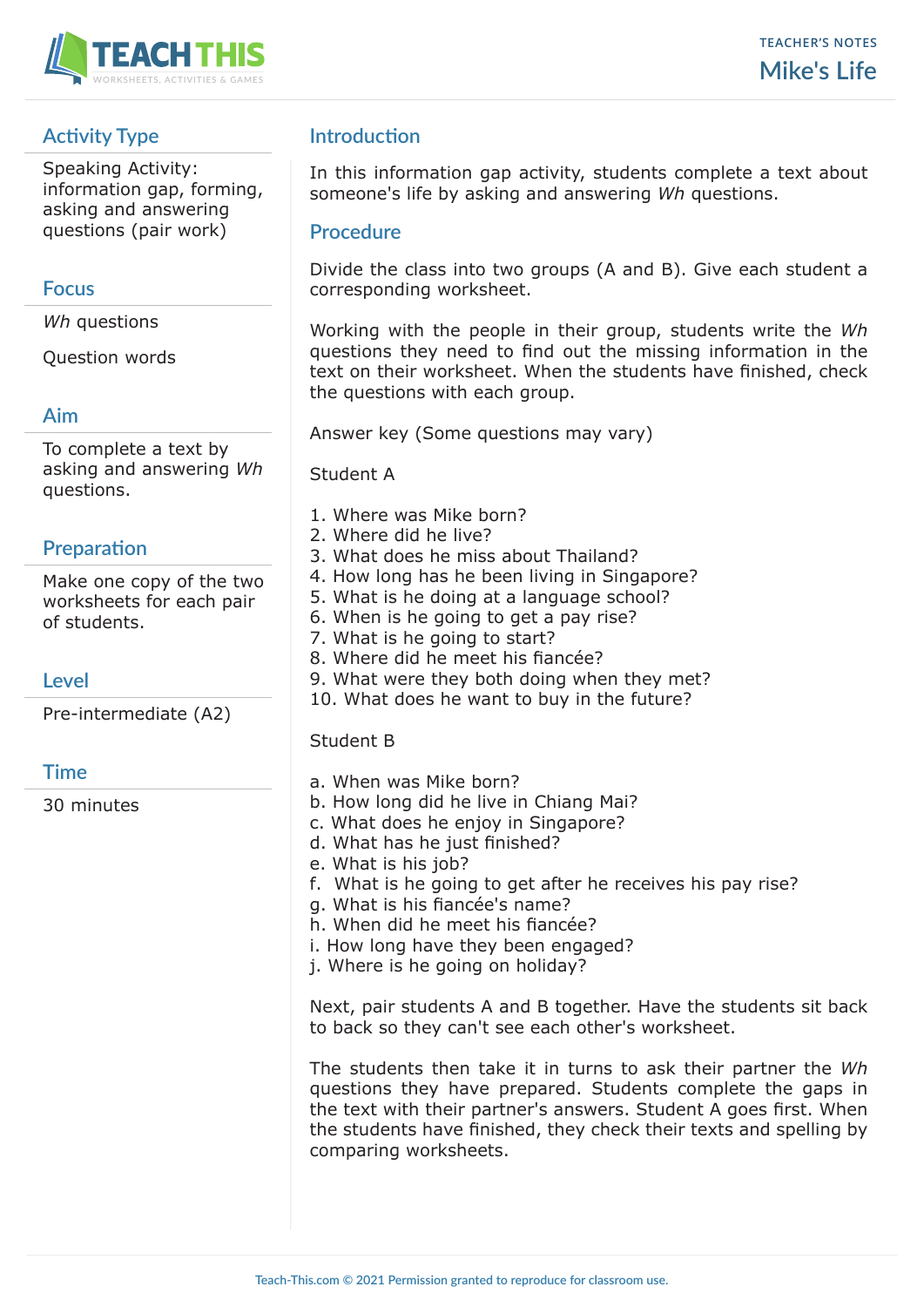

#### **Student A**

| Mike was born in (1)  in 1981. He lived in (2)  for 16 years                  |
|-------------------------------------------------------------------------------|
| before moving to Singapore. He misses (3)  in Thailand, but he enjoys         |
| his life in Singapore. He has been living in Singapore for 4)  He has just    |
| finished his Master's Degree. Currently, he (5)  at a language school. He     |
| works as an English teacher there. He is going to get a pay rise next (6)     |
| After he receives his pay rise, he is going to get married and start (7)  His |
| fiancée's name is Anna. They met in (8)  in 2013 while they were both         |
|                                                                               |
| a (10)  Next week, he's going back to Thailand for a holiday.                 |
|                                                                               |

# **A. Write** *Wh* **questions to find out the missing information in the text.**

**B. Now, take it in turns to ask your partner the questions and complete the gaps with their answers. You go first.**